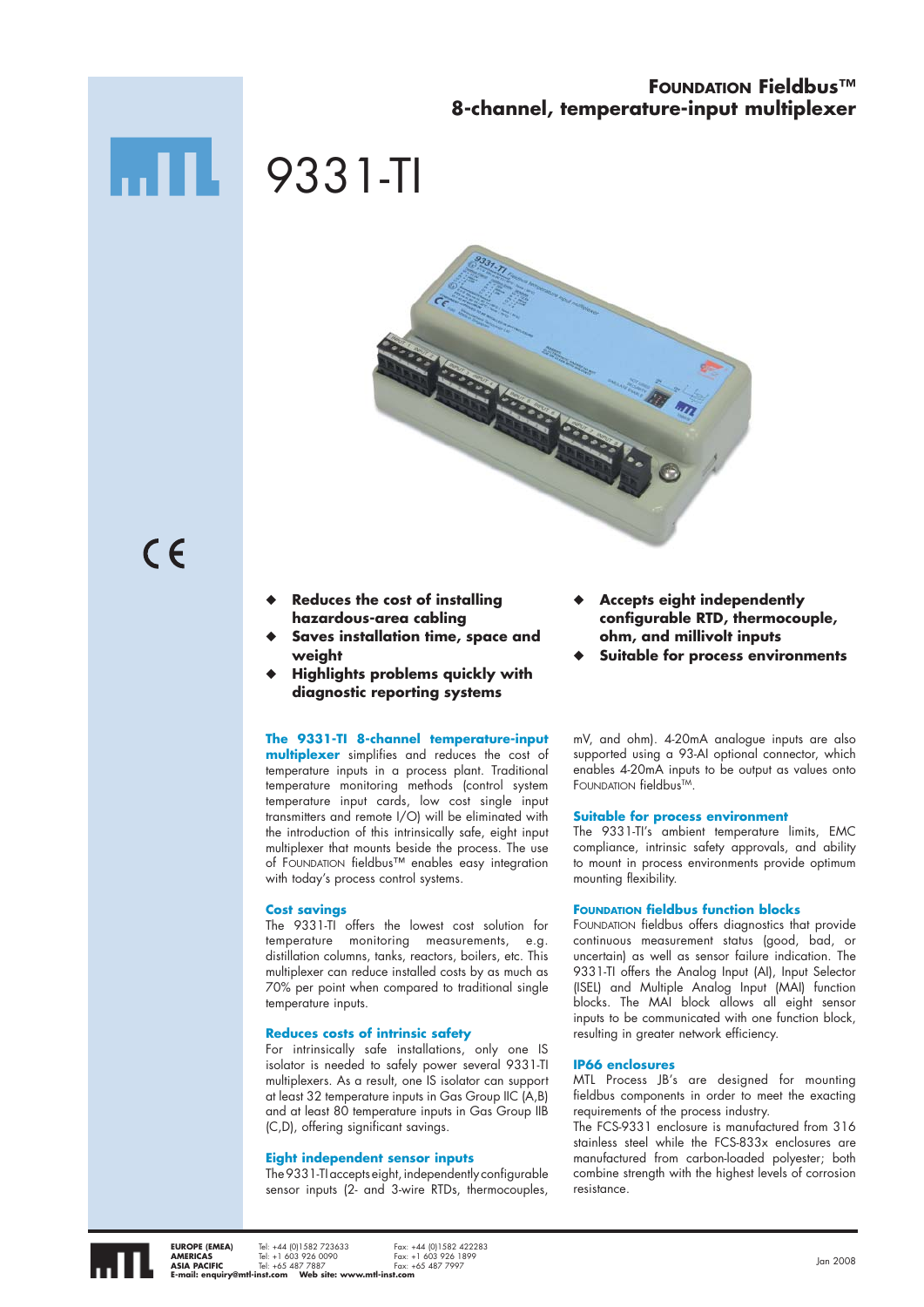### **9331-TI FIELDBUS TEMPERATURE INPUT MULTIPLEXER**

#### **SPECIFICATIONS**

#### **FUNCTIONAL**

#### **Inputs**

Eight independently configurable channels including combinations of 2- and 3-wire RTDs, thermocouples, mV, and Ω inputs.

4-20mA using optional 93-AI Analogue Connector

All sensor terminals are rated to 42.4V DC.

#### **Outputs**

IEC61158-2 FOUNDATION fieldbus™ H1.

#### **Status**

If self-diagnostics detect a sensor burnout or a multiplexer failure,

the status of the measurement will be updated accordingly. **Update Time**

Approximately 1.5 seconds to read all eight inputs.

#### **Turn-on Time**

Performance within specifications is achieved in less than 50 seconds after power is applied to the multiplexer.

#### **Alarms**

The AI and ISEL function blocks allow the user to configure the alarms to HI–HI, HI, LO, or LO–LO with a variety of priority levels

#### and hysteresis settings. **Backup Link Active Scheduler (LAS)**

The multiplexer is classified as a device link master, which

means it can function as a Link Active Scheduler (LAS) if the current link master device fails or is removed from the segment.

The host or other configuration tool is used to download the schedule for the application to the link master device. In the absence of a primary link master, the multiplexer will claim the LAS and provide permanent control for the H1 segment.

#### **FOUNDATION Fieldbus Parameters**

| Schedule entries                           | 25   |
|--------------------------------------------|------|
| Links                                      | 30   |
| Virtual Communications Relationships (VCR) | - 20 |

#### **ELECTRICAL**

#### **Isolation**

Input/output isolation is tested to 500V AC rms. Input/input isolation between each sensor input connector is tested to 500V AC rms. Input/input isolation between sensors on the same input connector is 3V AC at 50 - 60Hz, 1.5V DC.

#### **Power Supply**

Powered over FOUNDATION fieldbus with standard fieldbus power supplies. The 9331-TI operates between 9.0 and 32.0V dc, 22mA maximum. (Multiplexer power terminals are rated to 42.4V DC)

#### **CE Electromagnetic Compatibility Compliance Testing** Meets the criteria under IEC 61326 Amendment 1, 2000:

#### **FUNCTION BLOCKS**

#### **Analog Input (AI)**

Processes the measurement and makes it available on the fieldbus segment.

Allows filtering, alarming, and engineering unit changes.

#### **Input Selector (ISEL)**

Used to select between inputs and generate an output using specific selection strategies such as minimum, maximum,

midpoint, or average temperature.

Since the temperature value always contains the measurement status, this block allows the selection to be restricted to the first good. measurement.

#### **Multiple Analog Input Block (MAI)**

The MAI block allows the eight AI blocks to be multiplexed together so they serve as one function block on the H1 segment, resulting in greater network efficiency.

#### **Instantiable Function Blocks**

All the function blocks used by the multiplexer are instantiable, meaning the total number of function blocks is only limited by the physical memory available in the multiplexer. Since only the instantiable blocks use physical memory, any combination of function blocks can be used at any given time as long as the physical memory size is not exceeded.

#### **STANDARD CONFIGURATION SETTINGS**

Unless otherwise specified, the multiplexer will be shipped as follows for all eight sensors.

#### **Sensor Type**

Thermocouple Type J

#### **Damping** 5 seconds

**Measurement units**

#### $\circ$

**Output**

Linear with temperature

#### **Line Voltage Filter**  $50H<sub>z</sub>$

**Temperature Specific Blocks**

Measurement Transducer Block (1) Sensor Transducer Block (8)

Differential Transducer Block (4) **FOUNDATION fieldbusTM Function Blocks**

Analog Input (8)

Multiple Analog Input (1) Input Selector (4)

#### **ENVIRONMENTAL**

#### **Ambient Temperature Limits**

(–40°C to 85°C)

0–100% non-condensing relative humidity.

#### **Vibration Effect**

Multiplexers are tested to the following vibration conditions with no effect on performance

#### **Frequency Acceleration**

10 – 60 Hz 0.21 mm peak displacement  $60 - 2000$  Hz  $3$  g

#### **MECHANICAL**

#### **Mounting**

The 9331-TI can be mounted directly onto a DIN rail or it can be ordered with a range of Process Junction Boxes.

#### **Weight** 270g

*FOUNDATION fieldbusTM is a trademark of the Fieldbus Foundation*



**Humidity Limits**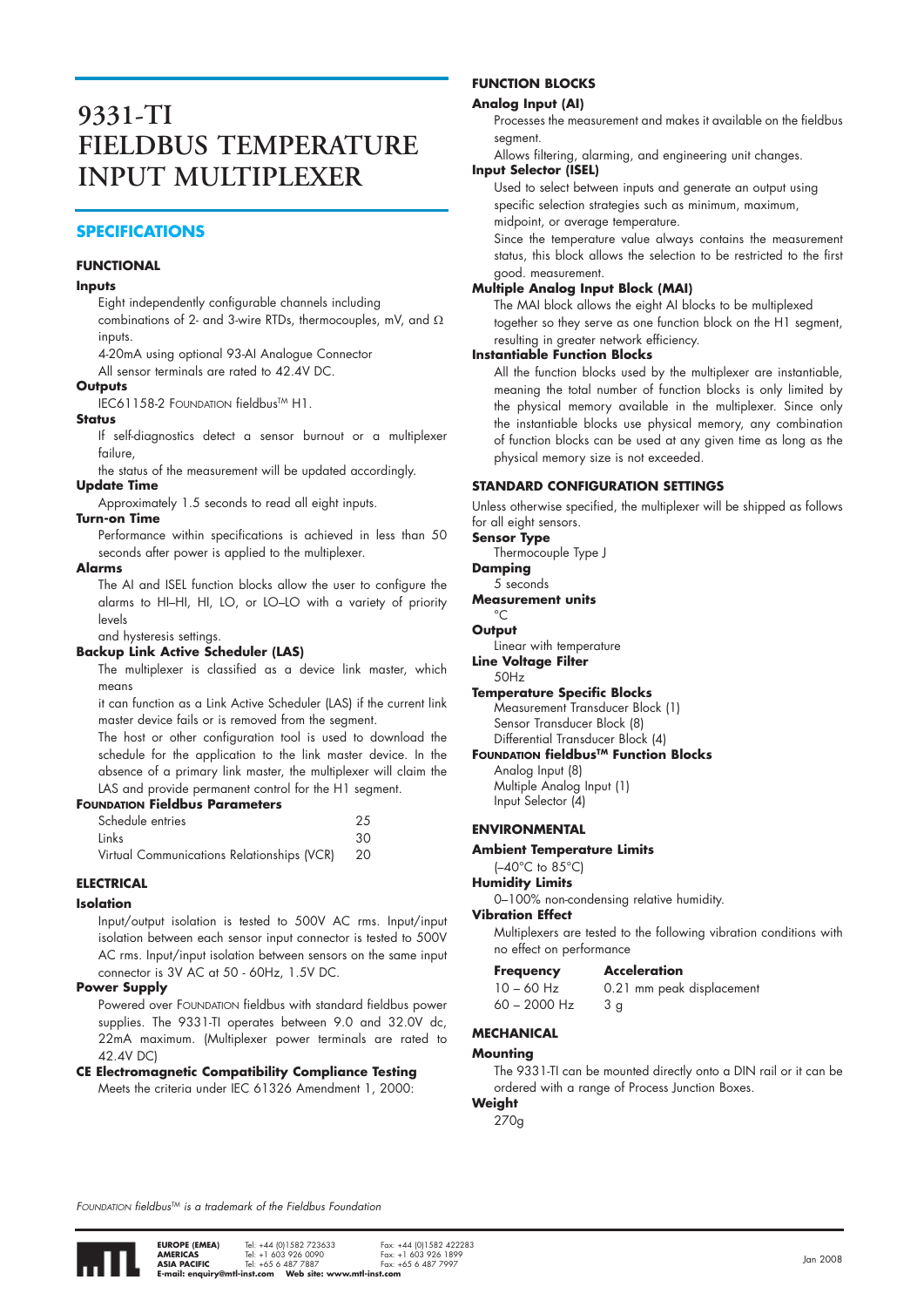### **9331-TI FIELDBUS TEMPERATURE INPUT MULTIPLEXER**

#### **PERFORMANCE**

The multiplexer maintains a specification conformance of at least ±3 sigma.

#### **Stability**

±0.1% of reading or 0.1 °C (0.18 °F), whichever is greater, for 2 years for RTDs.

±0.1% of reading or 0.1 °C (0.18 °F), whichever is greater, for 1 year for thermocouples.

#### **ACCURACY**

Table 1. Input Options/Accuracy

#### **Self Calibration**

The multiplexer's analog-to-digital circuitry automatically selfcalibrates for each temperature update by comparing the dynamic measurement to extremely stable and accurate internal reference elements.

|                                                                                                         |                                                                           |                 | <b>Input Ranges</b> | <b>Accuracy Over Range(s)</b> |         |
|---------------------------------------------------------------------------------------------------------|---------------------------------------------------------------------------|-----------------|---------------------|-------------------------------|---------|
| <b>Sensor Option</b>                                                                                    | <b>Sensor Reference</b>                                                   | $\mathbf{C}$    | $\mathbf{F}$        | °C                            | ℃F      |
| 2- and 3-Wire RTDs                                                                                      |                                                                           |                 |                     |                               |         |
| Pt 100 ( $\alpha$ = 0.00385)                                                                            | IEC 751; $\alpha$ = 0.00385, 1995                                         | $-200$ to $850$ | $-328$ to $1562$    | ± 0.30                        | ± 0.54  |
| Pt 100 ( $\alpha$ = 0.003916)                                                                           | JIS 1604, 1981 -                                                          | $-200$ to 645   | $-328$ to $1193$    | ± 0.30                        | ± 0.54  |
| Pt 200                                                                                                  | IEC 751; $\alpha$ = 0.00385, 1995                                         | -200 to 850     | $-328$ to $1562$    | ± 0.54                        | ± 0.98  |
| Pt 500                                                                                                  | IEC 751; $\alpha$ = 0.00385, 1995                                         | -200 to 850     | $-328$ to $1562$    | ± 0.38                        | ± 0.68  |
| Pt 1000                                                                                                 | IEC 751; $\alpha$ = 0.00385, 1995                                         | -200 to 300     | -328 to 572         | ± 0.40                        | ± 0.72  |
| Ni 120                                                                                                  | Edison Curve No. 7                                                        | -70 to 300      | -94 to 572          | ± 0.30                        | ± 0.54  |
| $Cu$ 10                                                                                                 | Edison Copper Winding No. 15                                              | $-50$ to $250$  | $-58$ to $482$      | ± 3.20                        | ± 5.76  |
| Cu 100 ( $\alpha$ = 428)                                                                                | GOST 6651-94                                                              | $-185$ to 200   | $-365$ to $392$     | ± 0.48                        | ±0.86   |
| Cu 50 ( $\alpha$ = 428)                                                                                 | GOST 6651-94                                                              | -185 to 200     | -365 to 392         | ± 0.96                        | ±1.73   |
| Cu 100 ( $\alpha$ = 426)                                                                                | GOST 6651-94                                                              | $-50$ to $200$  | $-122$ to 392       | ± 0.48                        | ±0.86   |
| Cu 50 ( $\alpha$ = 426)                                                                                 | GOST 6651-94                                                              | -50 to 200      | $-122$ to 392       | ± 0.96                        | ±1.73   |
|                                                                                                         | <b>Thermocouples</b> $-$ Cold Junction adds $+$ 0.5 °C to Listed Accuracy |                 |                     |                               |         |
| NIST Type B (Accuracy                                                                                   | NIST Monograph 175                                                        | 100 to 300      | 212 to 572          | ± 6.00                        | ± 10.80 |
| varies according to input range)                                                                        |                                                                           | 301 to 1820     | 573 to 3308         | ± 1.54                        | ± 2.78  |
| NIST Type E                                                                                             | NIST Monograph 75                                                         | -50 to 1000     | -58 to 1832         | ± 0.40                        | ± 0.72  |
| NIST Type J                                                                                             | NIST Monograph 175                                                        | $-180$ to $760$ | $-292$ to $1400$    | ± 0.70                        | ± 1.26  |
| NIST Type K                                                                                             | NIST Monograph 175                                                        | -180 to 1372    | -292 to 2502        | ± 1.00                        | ± 1.80  |
| NIST Type N                                                                                             | NIST Monograph 175                                                        | -200 to 1300    | -328 to 2372        | ± 1.00                        | ±1.80   |
| NIST Type R                                                                                             | NIST Monograph 175                                                        | 0 to 1768       | 32 to 3214          | ± 1.50                        | ± 2.70  |
| NIST Type S                                                                                             | NIST Monograph 175                                                        | 0 to 1768       | 32 to 3214          | ± 1.40                        | ± 2.52  |
| NIST Type T                                                                                             | NIST Monograph 175                                                        | $-200$ to $400$ | -328 to 752         | ± 0.70                        | ± 1.26  |
| DIN L                                                                                                   | <b>DIN 43710</b>                                                          | -200 to 900     | $-328$ to $1652$    | ± 0.70                        | ± 1.26  |
| DIN U                                                                                                   | <b>DIN 43710</b>                                                          | $-200$ to 600   | -328 to 1112        | ± 0.70                        | ± 1.26  |
| w5Re26                                                                                                  | <b>ASTME 988-96</b>                                                       | 0 to 2000       | 32 to 3632          | ± 1.60                        | ± 2.88  |
| GOST Type L                                                                                             | GOST R 8.585-2001                                                         | -200 to 800     | $-392$ to $1472$    | ± 0.71                        | ± 1.28  |
| $mV$ Input $^{(1)}$<br>Not approved for use with CSA intrinsically safe and non-incendive applications. |                                                                           |                 | $-10$ to $100$ mV   | $± 0.05$ mV                   |         |
| 2- and 3-Wire Ohm Input                                                                                 |                                                                           |                 | 0 to 2000 ohms      | ± 0.90 ohm                    |         |
| Multipoint Sensors <sup>(2)</sup>                                                                       |                                                                           |                 |                     |                               |         |

*(1) 4–20 mA inputs are scaled to 20 – 100 mV*

*(2) Input ranges and accuracy for these sensors will depend on the specific multipoint sensor chosen.* 

#### **Accuracy Notes**

Differential capability exists between any two sensor types: For all differential configurations, the input range is  $X$  to  $+Y$  where X = Sensor 1 minimum - Sensor 2 maximum

Y = Sensor 1 maximum - Sensor 2 minimum.

#### **Accuracy for differential configurations:**

If sensor types are similar (for example, both RTDs or both thermocouples), the accuracy = 1.5 times worst case accuracy of either sensor type. If sensor types are dissimilar (for example, one RTD and one thermocouple), the accuracy = Sensor 1 Accuracy + Sensor 2 Accuracy.

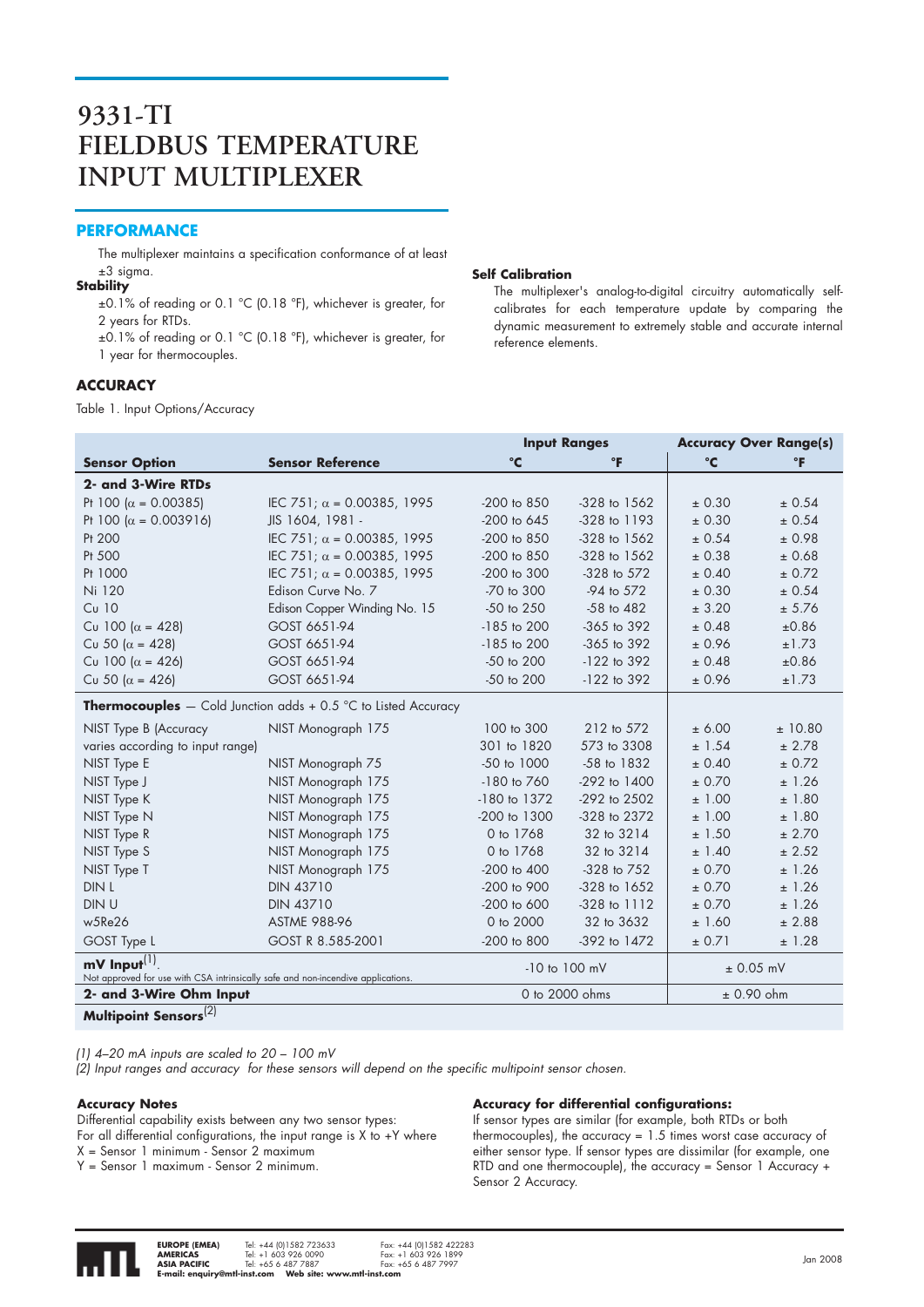### **9331-TI FIELDBUS TEMPERATURE INPUT MULTIPLEXER**

#### **AMBIENT TEMPERATURE EFFECT**

Multiplexers may be installed in locations where the ambient temperature is between -40°C and +85°C (-40°F and 185°F).

| <b>NIST Type</b>                                     | Accuracy per 1.0°C (1.8°F)<br><b>Change in Ambient Temperature</b> | Temperature Range (°C) |
|------------------------------------------------------|--------------------------------------------------------------------|------------------------|
| <b>RTD</b>                                           |                                                                    |                        |
| Pt 100 ( $\alpha$ = 0.00385)                         | $0.003^{\circ}$ C (0.0054 $^{\circ}$ F)                            | <b>NA</b>              |
| Pt 100 ( $\alpha$ = 0.003916)                        | $0.003^{\circ}$ C (0.0054 $^{\circ}$ F)                            | <b>NA</b>              |
| Pt 500, Pt 1000, Ni 120                              | 0.003°C (0.0054°F)                                                 | <b>NA</b>              |
| Pt 200                                               | 0.004°C (0.0072°F)                                                 | <b>NA</b>              |
| $Cu$ 10                                              | 0.03°C (0.054°F)                                                   | <b>NA</b>              |
| Cu 100 ( $\alpha = 428$ )                            | 0.002°C (0.0036°F)                                                 | <b>NA</b>              |
| Cu 50 ( $\alpha$ = 428)                              | 0.004°C (.0072°F)                                                  | <b>NA</b>              |
| Cu 100 ( $\alpha$ = 426)                             | 0.002°C (0.0036°F)                                                 | <b>NA</b>              |
| Cu 50 ( $\alpha$ = 426)                              | 0.004°C (.0072°F)                                                  | <b>NA</b>              |
| <b>Thermocouple</b> $(R = the value of the reading)$ | <b>NA</b>                                                          |                        |
| Type B                                               | $0.014^{\circ}$ C                                                  | $R \ge 1000$           |
|                                                      | $0.032^{\circ}$ C - (0.0025% of (R - 300))                         | $300 \leq R < 1000$    |
|                                                      | $0.054^{\circ}$ C - $(0.011\% \text{ of } (R - 100))$              | $100 \le R < 300$      |
| Type E                                               | $0.005^{\circ}$ C + (0.00043% of R)                                | All                    |
| Type J, DIN Type L                                   | $0.0054^{\circ}$ C + (0.00029% of R)                               | $R \geq 0$             |
|                                                      | $0.0054^{\circ}C + [0.0025\% \text{ of }  R ]$                     | R < 0                  |
| Type K                                               | $0.0061^{\circ}C + (0.00054\% \text{ of R})$                       | $R \geq 0$             |
|                                                      | $0.0061^{\circ}C + (0.0025\% \text{ of }  R )$                     | R < 0                  |
| Type N                                               | $0.0068^{\circ}C + [0.00036\% \text{ of R}]$                       | All                    |
| Type R, Type S                                       | $0.016^{\circ}$ C                                                  | $R \geq 200$           |
|                                                      | $0.023^{\circ}$ C - (0.0036% of R)                                 | R < 200                |
| Type T, DIN Type U                                   | $0.0064$ °C                                                        | $R \geq 0$             |
|                                                      | $0.0064^{\circ}$ C - (0.0043% of $ R $ )                           | R < 0                  |
| GOST Type L                                          | $0.007 > 0$ °C                                                     |                        |
|                                                      | $0.007 \pm 0.003\% < 0^{\circ}$ C                                  |                        |
| <b>Millivolt</b>                                     | 0.0005 mV                                                          | <b>NA</b>              |
| 2- and 3-wire Ohm                                    | 0.0084 ohms                                                        | <b>NA</b>              |

#### **AMBIENT TEMPERATURE NOTES**

#### **Examples:**

When using a Pt 100 ( $\alpha$  = 0.00385) sensor input and the multiplexer is at 40°C ambient temperature, temperature effects would be: 0.003°C x (40 - 20) = 0.06°C.

Worst case error would be:

Sensor Accuracy + Temperature Effects = 0.30°C + 0.06 = 0.36°C. Total Probable Error =  $\sqrt{0.30^2 + 0.06^2} = 0.31^{\circ}$ C

#### **Analog to Fieldbus Performance**

4–20mA inputs are scaled to 20–100mV. Accuracy(1): 0.0625% of scan Temperature Effect: [0.002% of reading + 0.000625% of span] per 1.0°C change in Ambient Temperature.

*(1) To obtain accuracy, the mV input must be calibrated while using the optional analog connector*

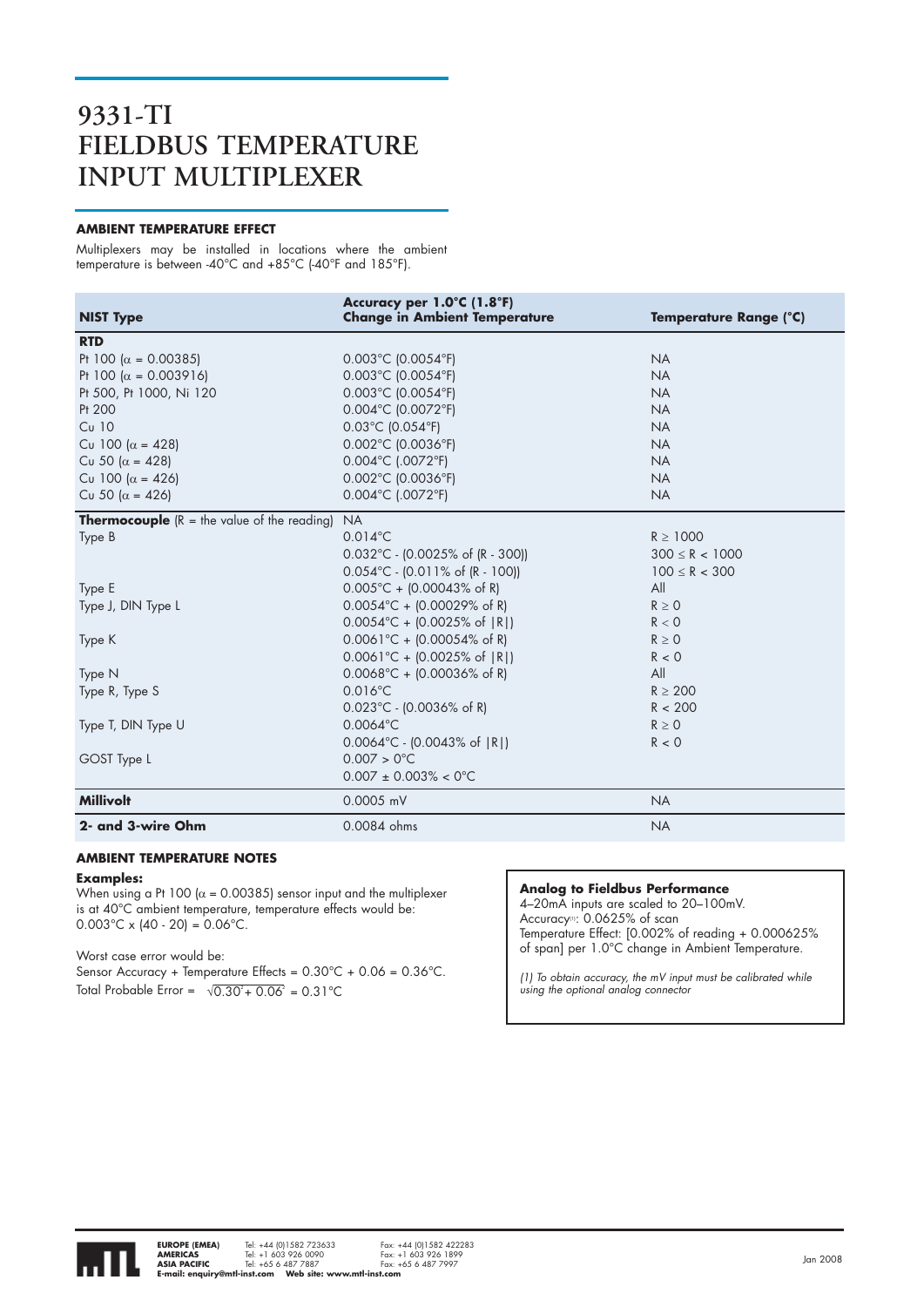#### **9331-TI SENSOR WIRING DIAGRAM**









\*\* The multiplexer must be configured for a 3-wire RTD in order to recognise an RTD with a compensation loop.

#### **93-AI ACCESSORY**



4 – 20mA to 20 – 100mV

#### **DIMENSIONS**



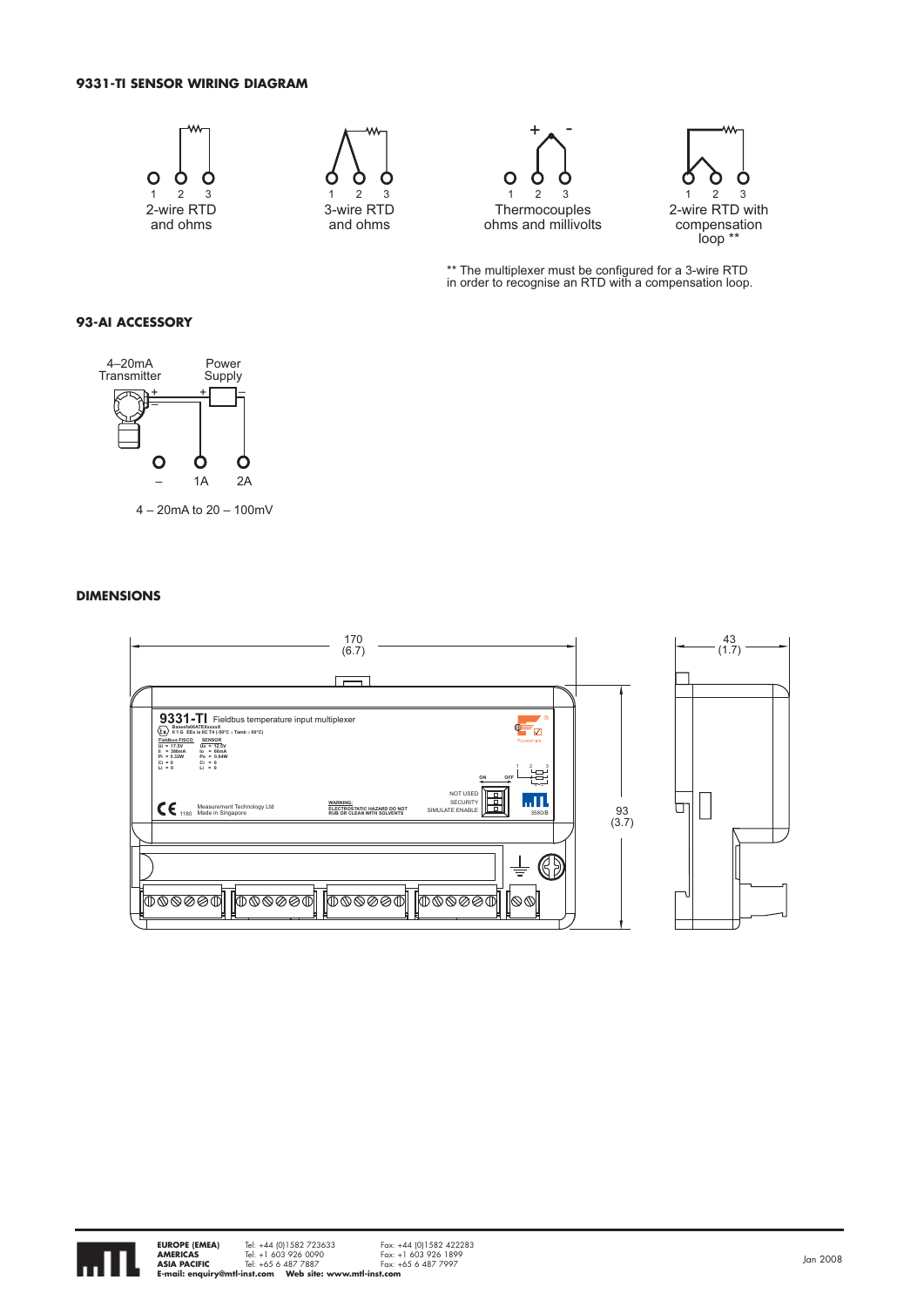#### **9331-TI APPROVALS**

| <b>Region</b>                            | <b>Europe</b>                                                                                                               |                                                                                                              |                                                                                                                                                                                                                             |                                                                                                                                                                                                                   |
|------------------------------------------|-----------------------------------------------------------------------------------------------------------------------------|--------------------------------------------------------------------------------------------------------------|-----------------------------------------------------------------------------------------------------------------------------------------------------------------------------------------------------------------------------|-------------------------------------------------------------------------------------------------------------------------------------------------------------------------------------------------------------------|
| <b>Authority</b>                         | <b>Baseefa</b>                                                                                                              |                                                                                                              |                                                                                                                                                                                                                             |                                                                                                                                                                                                                   |
|                                          | 9331-TI                                                                                                                     |                                                                                                              |                                                                                                                                                                                                                             |                                                                                                                                                                                                                   |
|                                          |                                                                                                                             | 9331-TI-EN                                                                                                   | 9331-TI-NL                                                                                                                                                                                                                  | 9331-TI-NA                                                                                                                                                                                                        |
| <b>Standard</b>                          | EN60079-0: 2004<br>EN 50020: 2002                                                                                           | EN60079-0: 2004<br>EN 50020: 2002                                                                            | EN60079-15: 2005                                                                                                                                                                                                            | EN60079-15: 2005                                                                                                                                                                                                  |
| <b>Approved</b><br>for                   | <b>EX II 1G EEx ia IIC T4</b><br>$[-50^{\circ}$ C <t<sub>o&lt;+60°C)</t<sub>                                                | $\langle x \rangle$    1G EEx ia   C T4<br>$(-50^{\circ}$ C <t<sub>a &lt; +60<math>^{\circ}</math>C)</t<sub> | $\langle x \rangle$    3G EEx nL   C T4<br>$(-50^{\circ}$ C <t<sub>a&lt;+85<math>^{\circ}</math>C) or<br/><b>E</b> II 3G EEx nL IIC T5<br/><math>[-50^{\circ}</math>C<t<sub>a&lt;+70<math>^{\circ}</math>C)</t<sub></t<sub> | $\langle x \rangle$    3G EEx nA nL IIC T4<br>$(-50^{\circ}$ C <t<sub>a&lt;+85<math>^{\circ}</math>C) or<br/><b>&amp; II 3G EEx nA nL IIC T5</b><br/><math>[-50^{\circ}</math>C<t<sub>o&lt;+70°C)</t<sub></t<sub> |
| Cert. no.                                | Baseefa06ATEX0328X                                                                                                          | Baseefa06ATEX0328X                                                                                           | Baseefa06ATEX0325U                                                                                                                                                                                                          | Baseefa06ATEX0325U                                                                                                                                                                                                |
| <b>Field Wiring</b><br><b>Parameters</b> |                                                                                                                             |                                                                                                              |                                                                                                                                                                                                                             |                                                                                                                                                                                                                   |
| <b>Fieldbus</b>                          | $Ui = 17.5V$<br>$li = 380mA$<br>$Pi = 5.32W$<br>$Ci = 0$<br>$1i = 0$                                                        | $Ui = 30V$<br>$\mathsf{li} = 300 \mathsf{mA}$<br>$Pi = 1.3W$<br>$Ci = 0$<br>$Li = 0$                         | $Ui = 42.4Vdc$<br>$Ci = 0$<br>$Li = 0$                                                                                                                                                                                      | $Ui = 42.4 Vdc$<br>$Ci = 0$<br>$\mathbf{1} \mathbf{i} = 0$                                                                                                                                                        |
| <b>Sensor</b>                            | $U_0 = 12.5V$<br>$Io = 66mA$<br>$Po = 41mW$<br>$Ci = 0$<br>$\mathbf{1} \mathbf{i} = 0$<br>$Lo = 8.5mH$<br>$Co = 1.19 \mu F$ | $U_0 = 12.5V$<br>$I_0 = 66mA$<br>$Po = 41mW$<br>$Ci = 0$<br>$Li = 0$<br>$Lo = 8.5mH$<br>$Co = 1.19 \mu F$    | $Uo = 5V$<br>$lo = 2.5mA$<br>$Lo = 1000mH$<br>$Co = 1000 \mu F$                                                                                                                                                             | $U_0 = 5V$<br>$lo = 2.5mA$<br>$Lo = 1000mH$<br>$Co = 1000 \mu F$                                                                                                                                                  |

| <b>Region</b>                            | <b>USA</b>                                                                                                                                                                                                                                                                                                                                                                         |                                                                                                    |                                                                                                    |  |  |
|------------------------------------------|------------------------------------------------------------------------------------------------------------------------------------------------------------------------------------------------------------------------------------------------------------------------------------------------------------------------------------------------------------------------------------|----------------------------------------------------------------------------------------------------|----------------------------------------------------------------------------------------------------|--|--|
| <b>Authority</b>                         | <b>FM</b>                                                                                                                                                                                                                                                                                                                                                                          |                                                                                                    |                                                                                                    |  |  |
|                                          | 9331-TI                                                                                                                                                                                                                                                                                                                                                                            |                                                                                                    |                                                                                                    |  |  |
| <b>Standard</b>                          | 3600, 3610, 3611, 3810, Supplement #1                                                                                                                                                                                                                                                                                                                                              |                                                                                                    |                                                                                                    |  |  |
| <b>Approved</b>                          | $IS/I/1/ABCD/T4$ Ta = 60°C - SCI-1015; Entity<br>$NI/1/2/ABCD/T4A$ Ta = 85°C; T5 Ta = 70C SCI-1015;<br>FISCO;<br>Non-incendive for use in Class 1, Division 2,<br>Intrinsically Safe for use in Class I, Division 1,<br>Division 2, Groups A, B, C, D T4A<br>Groups A, B, C, D T4 (Tamb = $40^{\circ}$ to 60°C)<br>(Tamb = $40^{\circ}$ to 85°C), T5 (Tamb = $40^{\circ}$ to 70°C) |                                                                                                    |                                                                                                    |  |  |
|                                          | <b>Entity</b>                                                                                                                                                                                                                                                                                                                                                                      | <b>FISCO</b>                                                                                       |                                                                                                    |  |  |
| Cert. no.                                | 3030156                                                                                                                                                                                                                                                                                                                                                                            | 3030156                                                                                            | 3030156                                                                                            |  |  |
| <b>Field Wiring</b><br><b>Parameters</b> |                                                                                                                                                                                                                                                                                                                                                                                    |                                                                                                    |                                                                                                    |  |  |
| <b>Fieldbus</b>                          | $V$ max = 30V<br>$Imax = 300mA$<br>$Pmax = 1.3W$<br>$Ci = 2,1nF$<br>$Li = 0$                                                                                                                                                                                                                                                                                                       | $V$ max = 17.5V<br>$Im\alpha = 380mA$<br>$Pmax = 5.32W$<br>$Ci = 2.1nF$<br>$Li = 0$                | $V$ max = 42.4V<br>$Ci = 2.1nF$<br>$Li = 0$                                                        |  |  |
| <b>Sensor</b>                            | $Vt = 12.02V$<br>$\text{lsc} = 13.6 \text{mA}$<br>$Po = 0.04W$<br>$Ca = 1.36\mu F$<br>$La = 160mH$                                                                                                                                                                                                                                                                                 | $Vt = 12.02V$<br>$\text{lsc} = 13.6 \text{mA}$<br>$Po = 0.04W$<br>$Ca = 1.36\mu F$<br>$La = 160mH$ | $Vt = 12.02V$<br>$\text{lsc} = 13.6 \text{mA}$<br>$Po = 0.04W$<br>$Ca = 1.36\mu F$<br>$La = 160mH$ |  |  |

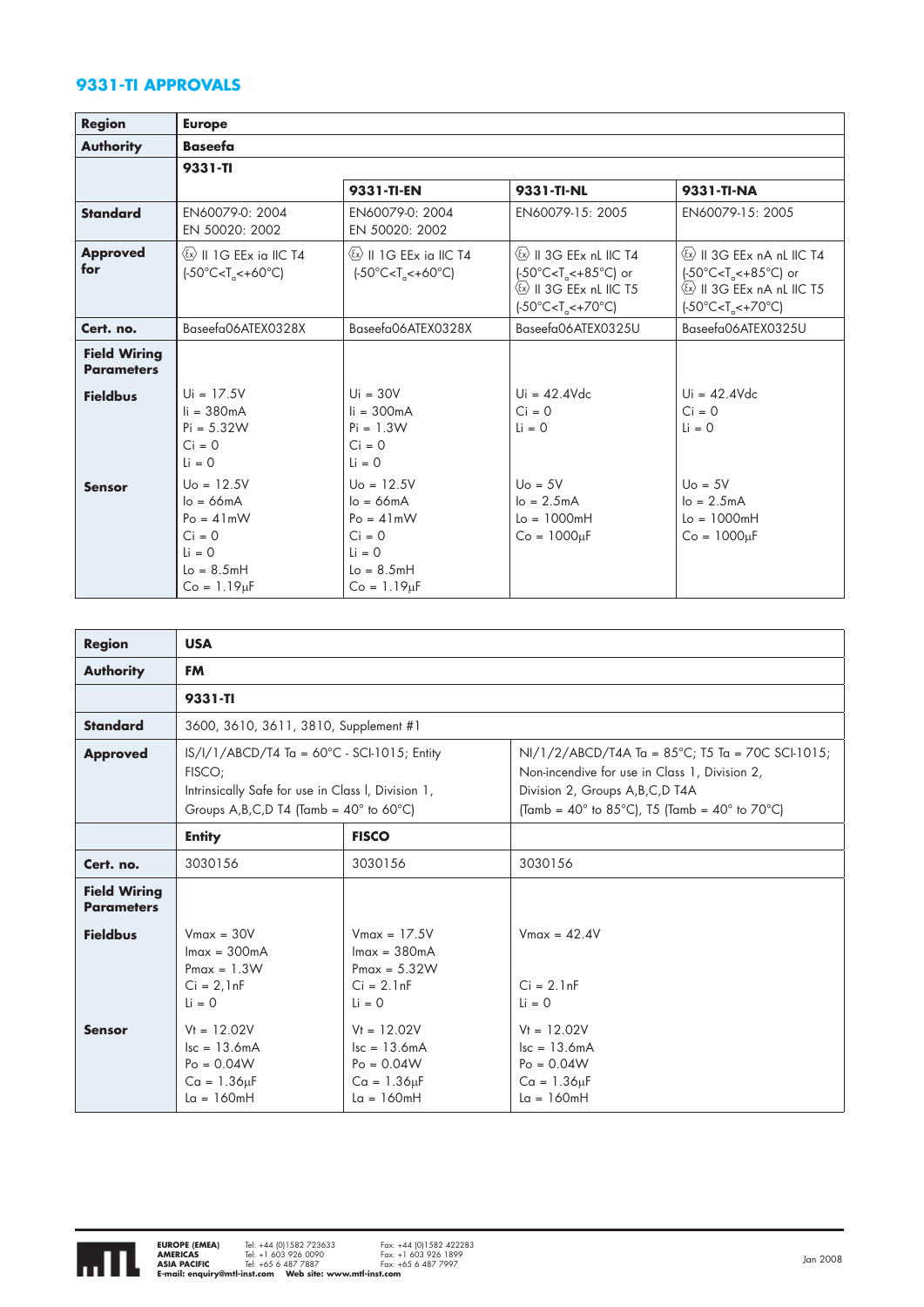| <b>Region</b>                            | Canada                                                                                                      |                                                                                     |                                                                                                                                                                                                            |                                                                                                    |
|------------------------------------------|-------------------------------------------------------------------------------------------------------------|-------------------------------------------------------------------------------------|------------------------------------------------------------------------------------------------------------------------------------------------------------------------------------------------------------|----------------------------------------------------------------------------------------------------|
| <b>Authority</b>                         | <b>CSA</b>                                                                                                  |                                                                                     |                                                                                                                                                                                                            |                                                                                                    |
|                                          | 9331-TI                                                                                                     |                                                                                     | 9331-TI (with 93-Al option)                                                                                                                                                                                |                                                                                                    |
| <b>Standard</b>                          |                                                                                                             |                                                                                     | CSA Std C22.2 No.25-1966, CSA Std C22.2 No.30-M1986, CAN/CSA-C22.2 No. 94-M91,<br>CSA Std C22.2 No. 142-M1987, CAN/CSA-C22.2 No. 157-92, CSA Std C22.2 No. 213-M-1987                                      |                                                                                                    |
| <b>Approved</b><br>for                   | Intrinsically Safe Class I, Division 1,<br>Groups A, B, C, D; T3C $[-50^{\circ}$ C < Ta < +60 $^{\circ}$ C) |                                                                                     | Class I, Div 1, Groups B,C,D;<br>Cl. II, Groups E, F and G;<br>Cl. III; T3C (-50°C <ta<+60°c)< th=""><th>Class I, Div 2, Groups A, B, C, D<br/>T3C (-50°C<ta<+60°c)< th=""></ta<+60°c)<></th></ta<+60°c)<> | Class I, Div 2, Groups A, B, C, D<br>T3C (-50°C <ta<+60°c)< th=""></ta<+60°c)<>                    |
|                                          | <b>Entity</b>                                                                                               | <b>FISCO</b>                                                                        |                                                                                                                                                                                                            |                                                                                                    |
| Cert. no.                                | 1920422                                                                                                     | 1920422                                                                             | 1920422                                                                                                                                                                                                    | 1920422                                                                                            |
| <b>Field Wiring</b><br><b>Parameters</b> |                                                                                                             |                                                                                     |                                                                                                                                                                                                            |                                                                                                    |
| <b>Fieldbus</b>                          | $U_i = 30V$ dc<br>$\mathsf{li} = 300 \mathsf{mA}$<br>$Ci = 2.1nF$<br>$Li = 0$                               | $U_i = 17.5V$ dc<br>$i = 380mA$<br>$Pi = 5.32W$<br>$Ci = 2.1nF$<br>$i = 0$          | $V$ max = 42.4V<br>$Ci = 2.1nF$<br>$Li = 0$                                                                                                                                                                | $V_{max}$ = 42.4V<br>$Ci = 2.1nF$<br>$\mathbf{i} = \mathbf{0}$                                     |
| <b>Sensor</b>                            | $V_{OC} = 12.02V$<br>$\text{lsc} = 11.8 \text{mA}$<br>$Ca = 1.36\mu F$<br>$La = 225mH$                      | $V_{OC} = 12.02V$<br>$\text{lsc} = 11.8 \text{mA}$<br>$Ca = 1.36uF$<br>$La = 225mH$ | $Vt = 12.02V$<br>$\text{lsc} = 13.6 \text{mA}$<br>$Po = 0.04W$<br>$Ca = 1.36\mu F$<br>$La = 160mH$                                                                                                         | $Vt = 12.02V$<br>$\text{lsc} = 13.6 \text{mA}$<br>$Po = 0.04W$<br>$Ca = 1.36\mu F$<br>$La = 160mH$ |

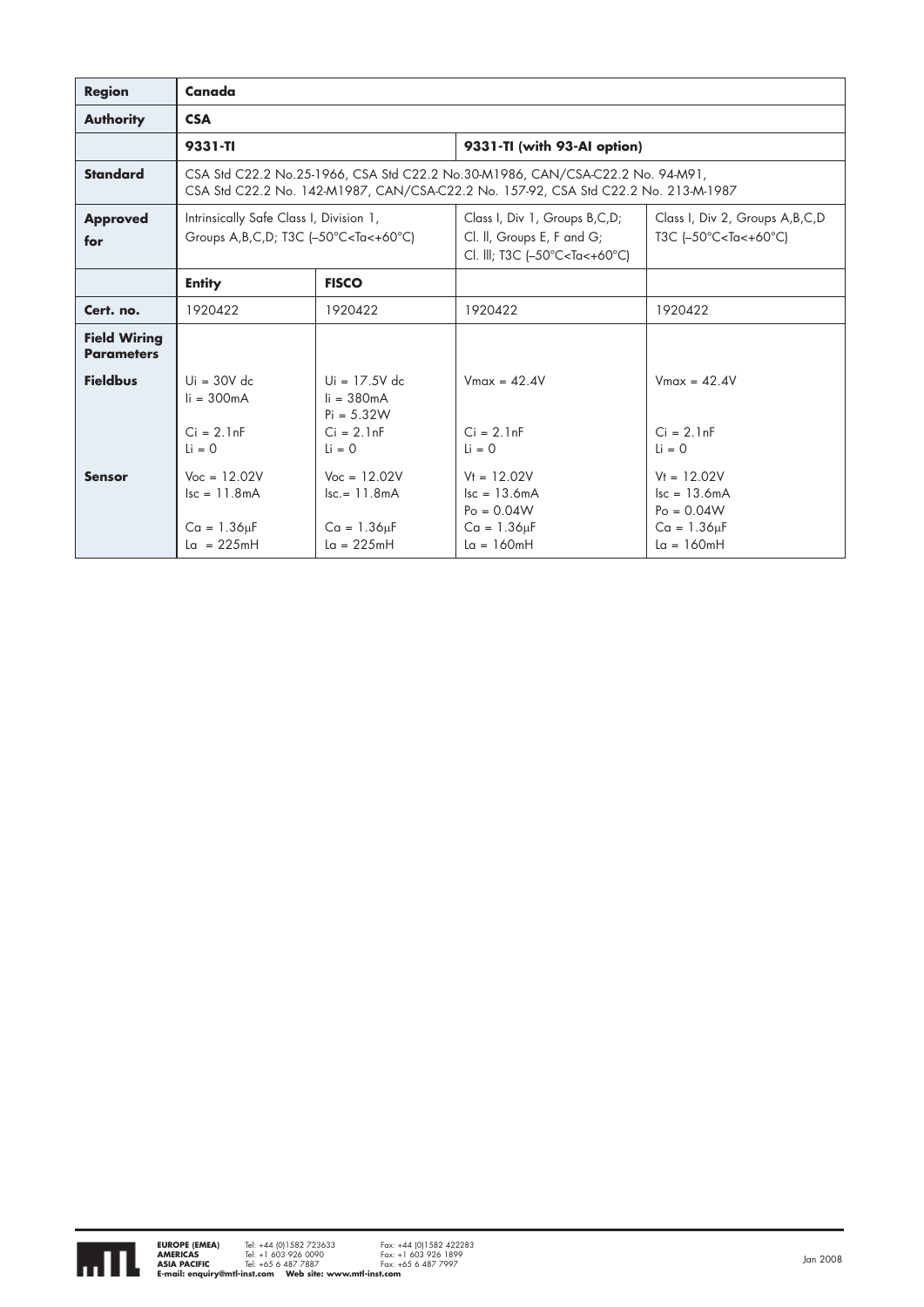## **8331-TI ACCESSORIES**

### **FCS-8331/8332 junction boxes**

The FCS-8331/2 Process JBs are suitable for Zone 2 and Zone 1 intrinsically safe (Ex i) applications. The FCS-8331 is designed for mounting one 9331-TI Temperature Multiplexer, while the FCS-8332 will accommodate two multiplexers.

The carbon loaded polyester enclosures provide the highest levels of corrosion resistance for the harshest process environments, while the controlled surface resistance eliminates the risk of static buildup.

A wide choice of glands, including stainless steel, nickel-plated brass and plastic, enables a high quality seal to be achieved with either standard or wire-armoured cables.

The mounting screws are insulated by the case material and are located outside of the lid seal. A 10mm earth stud and a breather are included as standard.

An adhesive backed, Traffolyte tag label is supplied loose or can be engraved with the tag number and fitted, if details are supplied when ordering.

One or two 9331-TI temperature multiplexers can be ordered preinstalled in in one of these Process JB junction box, see ordering information for details.

#### **SPECIFICATION**

#### **GENERAL**

#### **Materials**

Carbon-loaded, glass-fibre reinforced polyester, halogen-free, surface resistance  $< 10^9\Omega$  to EN 50014 Stainless steel lid screws, silicone lid seal

#### **DIN rail**

DIN rail to EN 50022 35 x 7.5 'T' section, mounted horizontally

and fitted with two end stops

#### **Breather plug** Provided

#### **External earth connection**

M10 threaded stud

**Tag label**

Traffolyte, adhesive backed - white background - black text



#### **ENVIRONMENTAL**

#### **Operating Temperature**

 $-45^{\circ}$ C to +70 $^{\circ}$ C - Steel & nickel plated brass glands –30°C to +70°C - Plastic glands

**Storage Temperature**

#### $-45^{\circ}$ C to  $+85^{\circ}$ C

**Relative Humidity % RH (non-condensing)**

#### 5 to 95%

**IP rating** 

IP66 to EN 60529 **Impact resistance**

#### 7 Nm to EN 50014

**Location of Process JB**

Safe area, Zone 2, IIC T4 hazardous area or Zone 1, IIC T4 hazardous area for intrinsically safe fieldbus segment. **Note:** If used in a hazardous area, the contents must be suitably certified/approved.

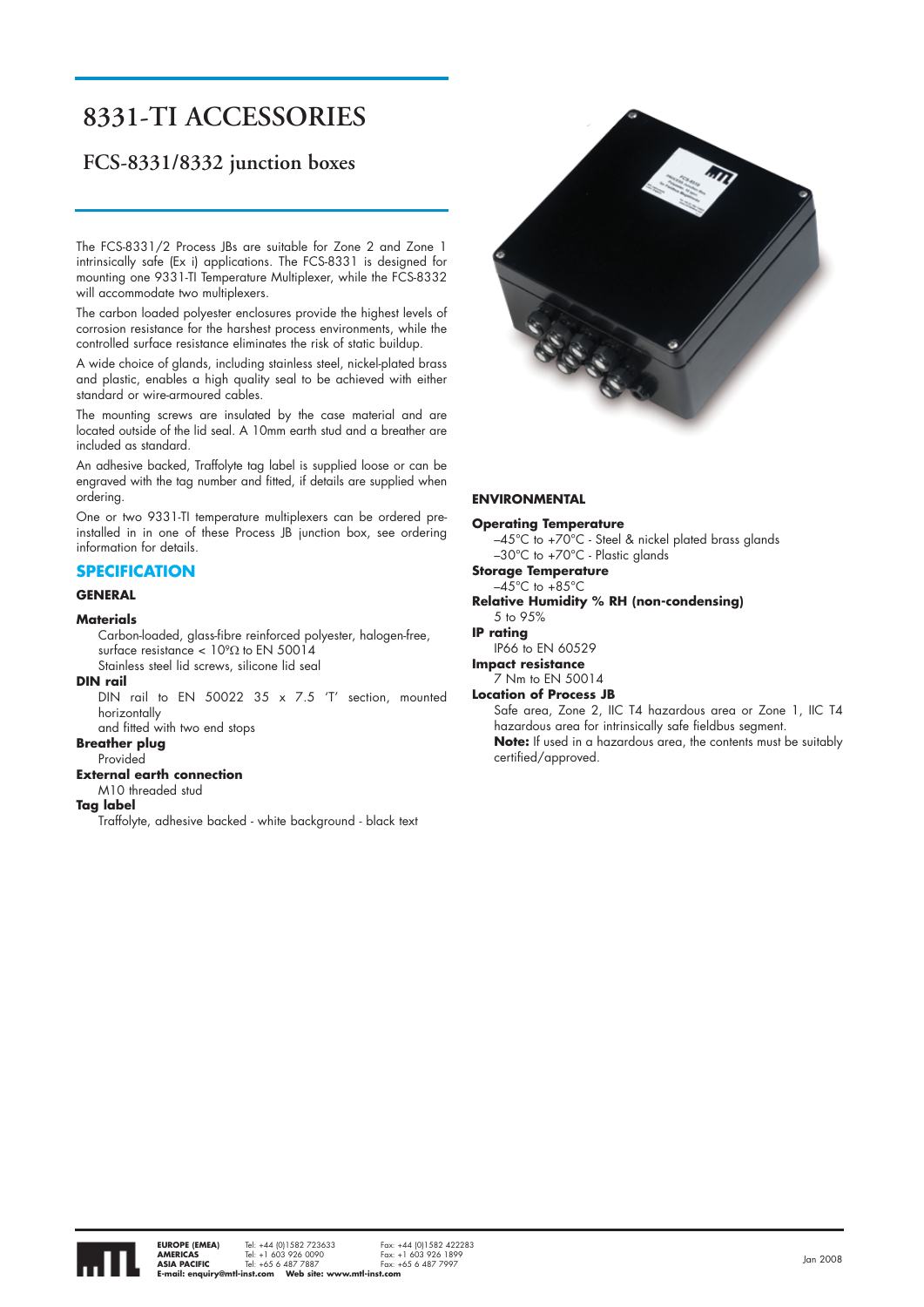#### **ENCLOSURE DIMENSIONS**

#### **FCS-8331**



RECOMMENDED<br>FIELDBUS POSITION

#### **FCS-8332**



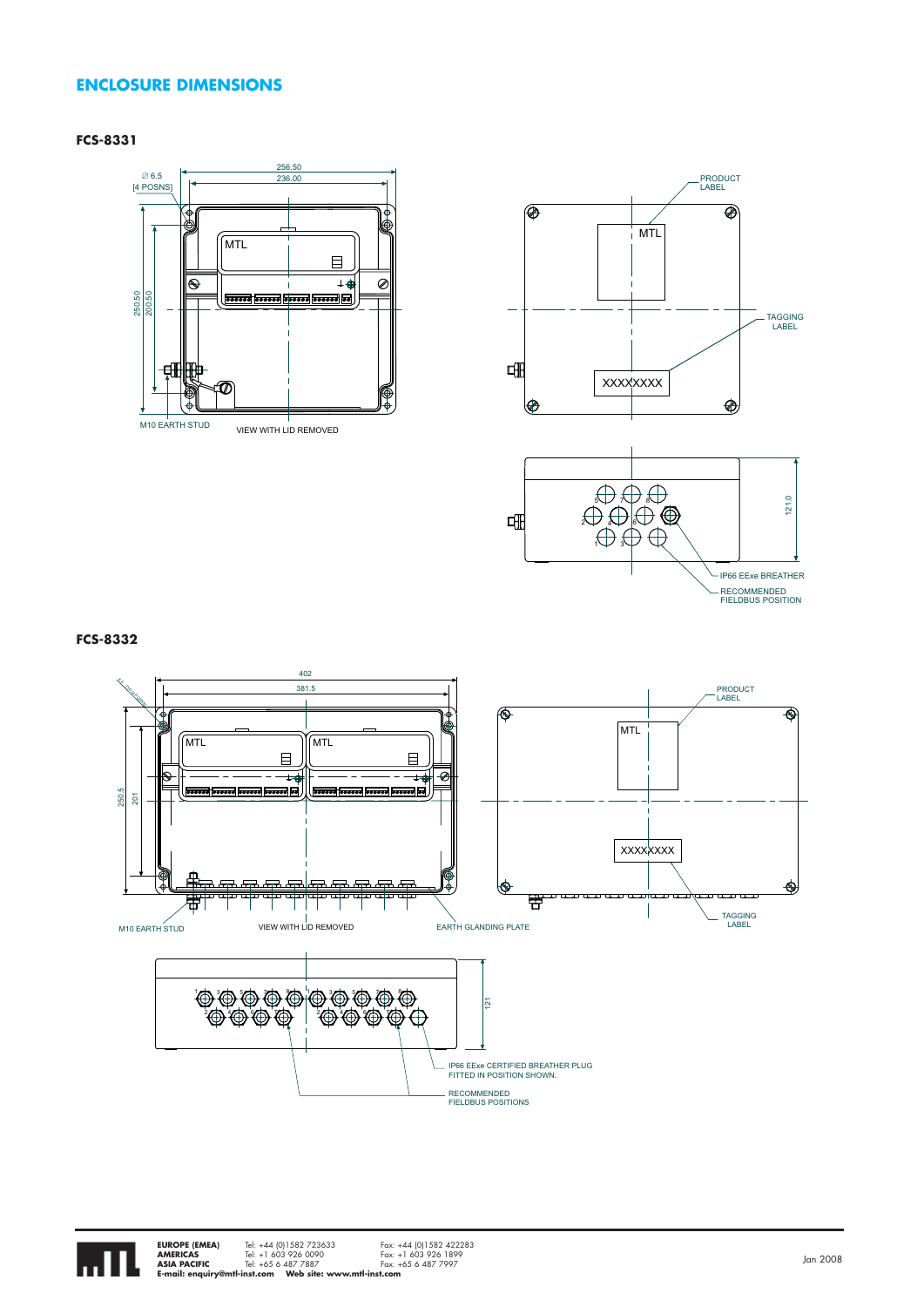## **9331-TI ACCESSORIES**

### **FCS-9331 junction box**

The FCS-9331 Process JB is suitable for Zone 2 and Zone 1 intrinsically safe (Ex i) and increased safety applications. The FCS-9331 is designed for mounting one 9331-TI Temperature Multiplexer.

The FCS-9331 enclosure is manufactured from polished 316 stainless steel to provide the highest levels of corrosion resistance for the harshest process environments.

A wide choice of glands, including stainless steel, nickel-plated brass and plastic, enables a high quality seal with standard or wire armoured cables.

The box incorporates a rain channel that prevents standing water from damaging the one-piece seal; diverting it away from the contents when the door is opened. A 10mm earth stud and a breather are also included as standard.

An adhesive backed, Traffolyte tag label is supplied loose or can be engraved with the tag number and fitted, if details are supplied when ordering.

A 9331-TI temperature multiplexer can be ordered pre-installed in one of these Process JB junction boxes, see ordering information for details.

#### **SPECIFICATIONS**

#### **GENERAL**

#### **Materials**

Electrochemically polished 316 Stainless Steel Chloroprene gasket

**DIN rail**

DIN rail to EN 50022 35  $\times$  7.5 'T' section, mounted horizontally and fitted with two end stops

#### **Breather plug**

**Provided** 

#### **External earth connection**

M10 threaded stud

#### **Tag label**

Traffolyte, adhesive backed - white background - black text **Other**

Hinged lid



#### **ENVIRONMENTAL**

#### **Operating Temperature**  –45°C to +70°C - Steel & nickel-plated brass glands –30°C to +70°C - Plastic glands **Storage Temperature**  $-45^{\circ}$ C to  $+85^{\circ}$ C **Relative Humidity % RH (non-condensing)** 5 to 95% **IP rating**  IP66 to EN 60529 **Impact resistance** 7 Nm to EN 50014 **Location of Process JB** Safe area, Zone 2, IIC T4 hazardous area or Zone 1, IIC T4 hazardous area for intrinsically safe fieldbus segment. **Note:** If used in a hazardous area, the contents must be suitably certified/approved.

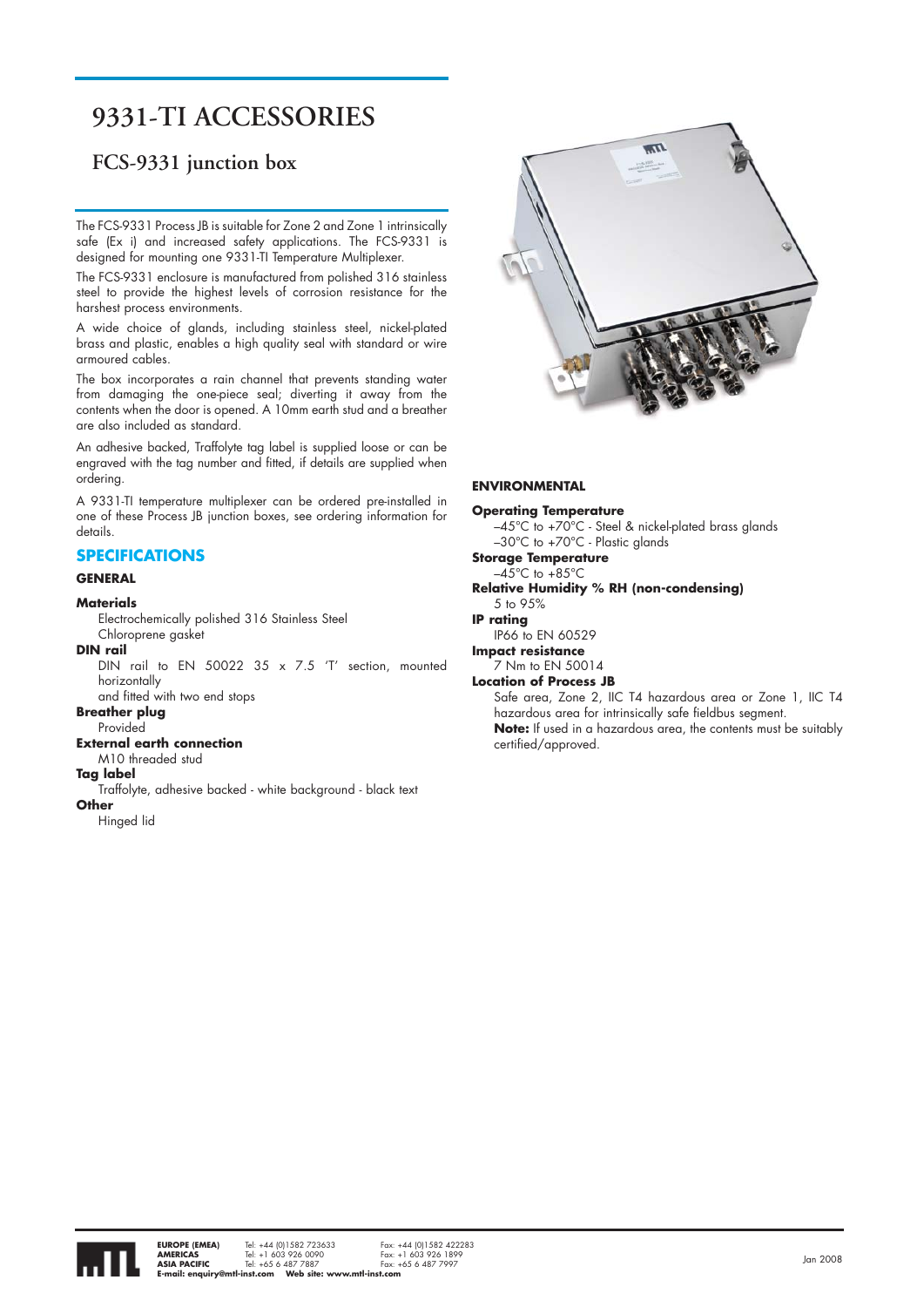#### **ENCLOSURE DIMENSIONS**

#### **FCS-9331**









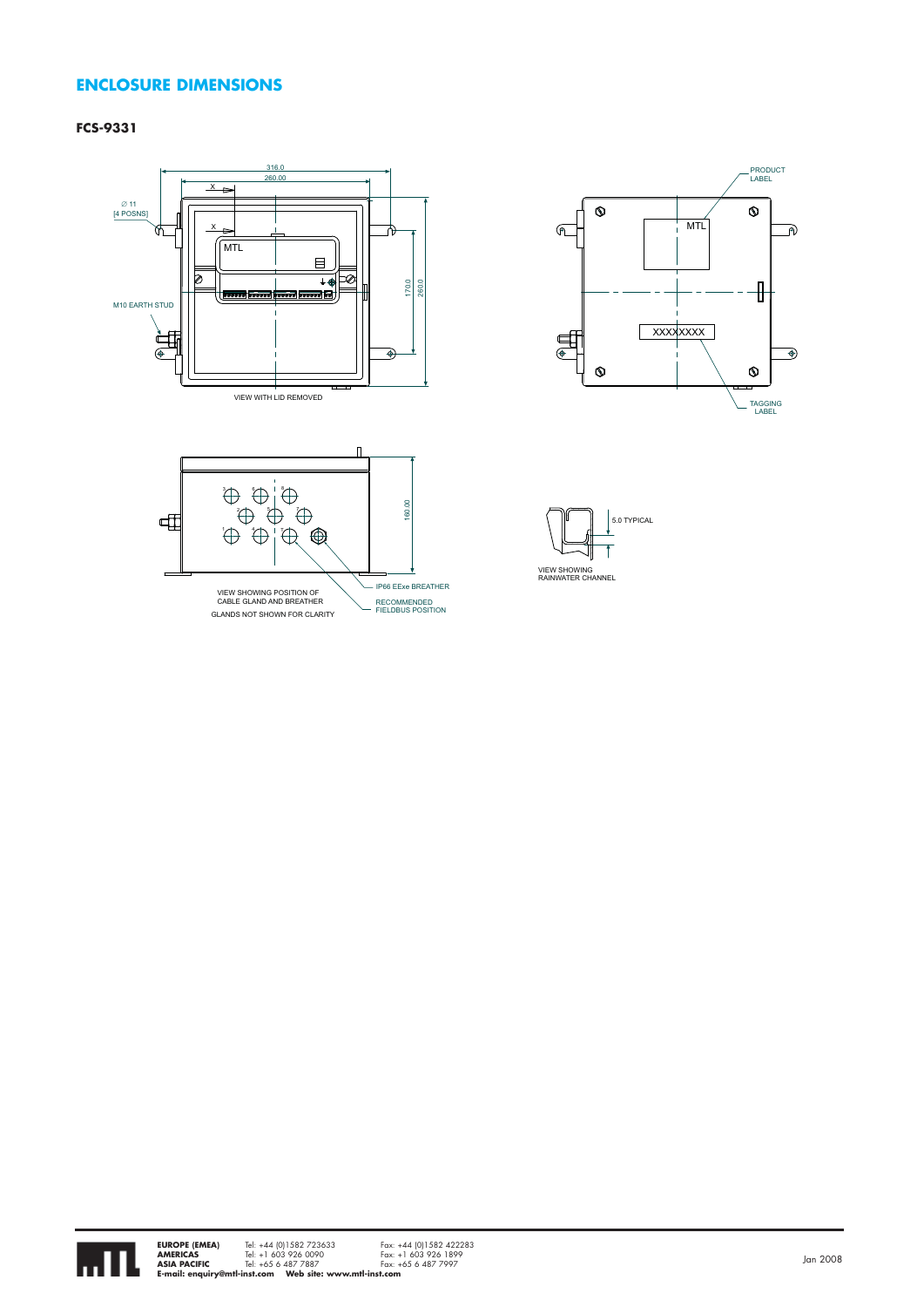#### **ENCLOSURE APPROVALS**

| <b>Region</b>       |                                                     | <b>Europe</b>                                                   | <b>N</b> America                                       |                                                                                           |
|---------------------|-----------------------------------------------------|-----------------------------------------------------------------|--------------------------------------------------------|-------------------------------------------------------------------------------------------|
| <b>Authority</b>    |                                                     | Kema                                                            | UL                                                     |                                                                                           |
| <b>Standard</b>     |                                                     | EN 50014:1992 + prA1<br>EN 50019:1994 + prA1<br>EN 50281-1:1998 | <b>UL50</b><br>C <sub>22.2</sub> N <sub>o</sub> 94-M91 | UL508 16th edition<br>C22.2 No14 1983<br>IEC 79-0 1983 Amendments $1 + 2$<br>IEC79-7 1990 |
| <b>Approved for</b> |                                                     | $\parallel$ 2 G EEx e $\parallel$                               | Nema 4X for<br>Class   Div 2                           | Class I, Zone 1<br>AEx ell, Ex ell                                                        |
| <b>MTL Part No.</b> | <b>Crouse Hinds</b><br><b>Enclosure Part Number</b> |                                                                 | <b>Certificate Numbers</b>                             |                                                                                           |
| <b>FCS-9331</b>     | NXT262616                                           | Kema 99ATEX3174U                                                | E115376                                                | E108296                                                                                   |

| Region              |                                               | <b>Europe</b>                         | <b>N</b> America             |
|---------------------|-----------------------------------------------|---------------------------------------|------------------------------|
| <b>Authority</b>    |                                               | <b>PTB</b>                            | UL                           |
| <b>Standard</b>     |                                               | EN 50014:1997 +A1+A2<br>EN 50019:1994 | <b>UL50</b>                  |
| <b>Approved for</b> |                                               | 2 G EEx e                             | Nema 4X for<br>Class I Div 2 |
| <b>MTL Part No.</b> | <b>Bartec</b><br><b>Enclosure Part Number</b> | <b>Certificate Numbers</b>            |                              |
| <b>FCS-8331</b>     | 07-5185-2552/5012                             | PTB 01ATEX1014U                       | E188224                      |
| <b>FCS-8332</b>     | 07-5185-4002/5012                             | PTB 01ATEX1014U                       | E188224                      |

### **ASSEMBLY APPROVALS**

| Region              | <b>Europe</b>                                                                                                                                                                    |                                                                                  |
|---------------------|----------------------------------------------------------------------------------------------------------------------------------------------------------------------------------|----------------------------------------------------------------------------------|
| <b>Authority</b>    | <b>Baseefa</b>                                                                                                                                                                   |                                                                                  |
| <b>Standard</b>     |                                                                                                                                                                                  | EN 60079-0: 2006, EN 60079-15: 2005,                                             |
| <b>Approved for</b> | $\langle x \rangle$    3G Ex nL IIC T5 (-40°C <ta<+65°c)< th=""><th><math>\langle x \rangle</math> II 3G Ex nA nL IIC T5 (-40°C<ta<+65°c)< th=""></ta<+65°c)<></th></ta<+65°c)<> | $\langle x \rangle$ II 3G Ex nA nL IIC T5 (-40°C <ta<+65°c)< th=""></ta<+65°c)<> |
| Cert. no.           | Baseefa07ATEX0117X                                                                                                                                                               | Baseefa07ATEX0117X                                                               |
| <b>MTL Part No.</b> |                                                                                                                                                                                  | 9331-TI-8331y, 9331-TI-8332y, 9331-TI-9331y (see ordering information)           |

#### **GLAND OPTION DETAILS**

| <b>Enclosures</b> | <b>Assemblies</b> | <b>Description</b>                                                                             | Gland model no.                                                      | <b>Cable Size</b><br>mm     | <b>Socket</b><br>size mm | Temp. range                        |
|-------------------|-------------------|------------------------------------------------------------------------------------------------|----------------------------------------------------------------------|-----------------------------|--------------------------|------------------------------------|
| $-A20$            | A                 | Nickel plated brass gland,<br>for steel wired <b>armoured</b><br>cable M20 EEx d/e double seal | Capri ADE 4F 846694<br>$6.0 - 12.0$ inner diam.<br>$0 - 1.25$ armour | $8.5 - 16.0$<br>outer diam. | 24                       | $-40^{\circ}$ C to $+70^{\circ}$ C |
| $-R20$            | R                 | Stainless steel gland,<br>for steel wired <b>armoured cable</b><br>M20 EEx d/e double seal     | Capri ADE 4F 846699<br>$6.0 - 12.0$ inner diam.<br>$0 - 1.25$ armour | $8.5 - 16.0$<br>outer diam. | 24                       | $-40^{\circ}$ C to $+70^{\circ}$ C |
| $-520$            | $\mathbf{s}$      | Stainless steel gland,<br>M20, EEx e, single seal                                              | Capri ADE 1F 816699                                                  | $6.0 - 12.0$<br>outer diam. | 19/24                    | $-40^{\circ}$ C to $+70^{\circ}$ C |
| $-C20$            | C                 | Nickel plated brass gland,<br>M20, EEx e, single seal                                          | Capri ADE 1F 816694                                                  | $6.0 - 12.0$<br>outer diam. | 19/24                    | $-40^{\circ}$ C to $+70^{\circ}$ C |
| $-P20$            | P                 | Black nylon gland<br>M20, EEx e, single seal                                                   | Jakob 50.620 PASWL/EX                                                | $5.5 - 13.0$<br>outer diam. | 24                       | $-30^{\circ}$ C to $+70^{\circ}$ C |